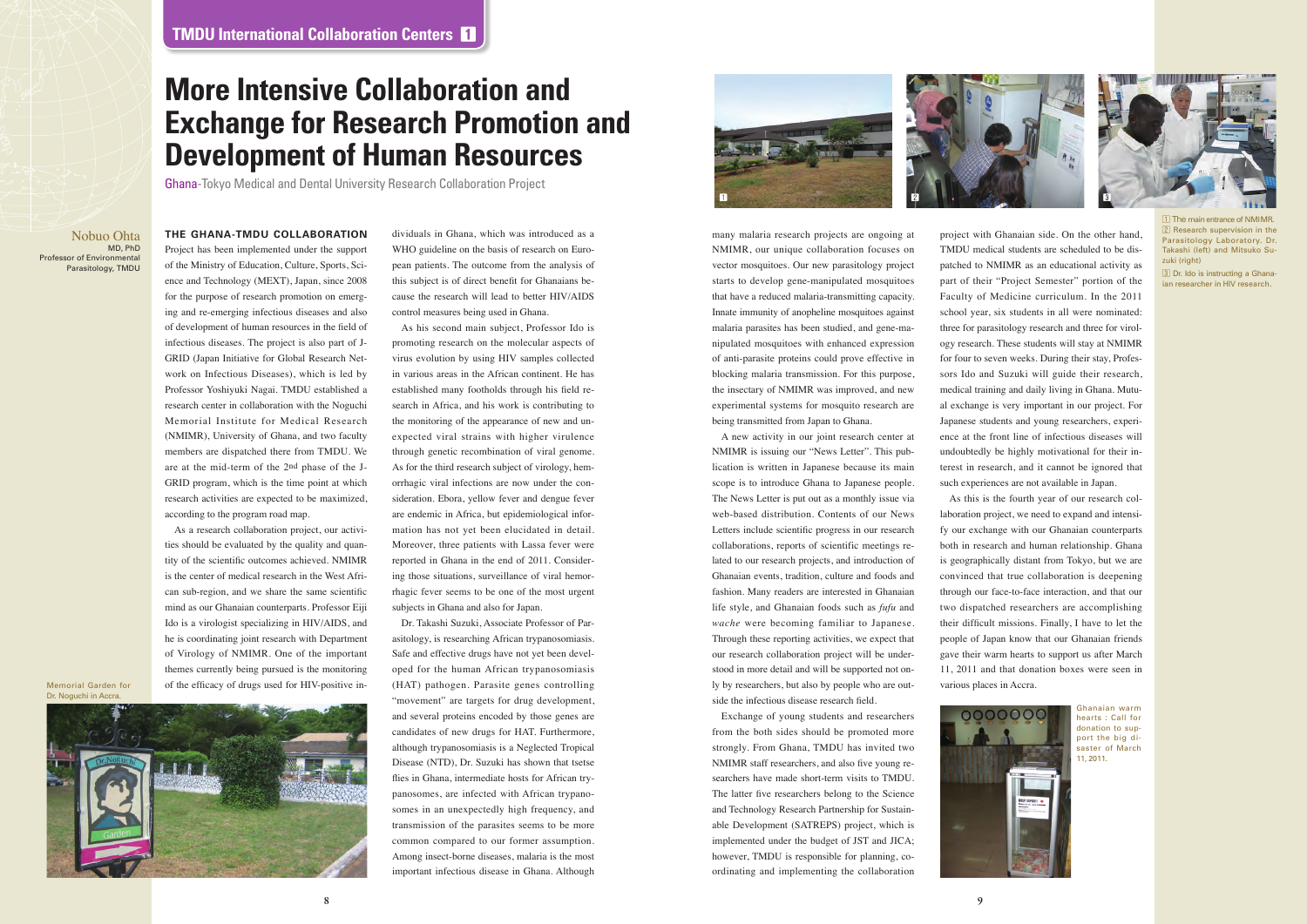port research activities in LACRC from July 2012 for two years. She will work together with Dr. Hiroshi Kawachi, a TMDU human pathology specialist, who will start working in CLC from March 2012 with Kimihiro Takemura, a TMDU medical student in the MD-PhD course. They will collaborate with research staff in the oncology and genetic laboratories at CLC and the Universi-

ty of Chile.

### **TMDU Project Semester**

In October 2011 six TMDU medical students were dispatched to Chile. Three of the students went to CLC and three went to the University of Chile. During their five-month term they will do medical research as part of their project semester. These 4th year students are now working in CLC laboratories such as oncology and molecular genetics, pathology, and urology, and in University of Chile laboratories such as melanoma immunotherapy, neuroscience, and ulcerative colitis. These TMDU students are exchanging their knowledge and culture with Chilean students at their laboratories and with students who are studying Japanese at the University of Santiago. On January 11, 2012, the project semester students (Fig.5) presented their research results to the assembled Japanese and Chilean professors.

working in an academic capacity, including Dr. Jaime Acosta, the Director of the Postgraduate Institute. Dr. Acosta organized the ceremony in appreciation for TMDU's role in the previous training course for Ecuadorian doctors and support for the colorectal cancer screening. TMDU will support this project by dispatching TMDU professors for the annual meeting on the way from Chile and LACRC doctors for a short stay in Quito, and inviting Ecuadorian doctors to Chile for their training in San Borja Hospital.

### **National Colorectal Cancer Screening in Chile**



4 Profs. Pedro Llorens (left) and Kvoichi Nakamura (right) attended the TMDU-CLC conference held in August 2011, where the history and legacy of the Chilean-Japanese Institute of Digestive Diseases were introduced.



5 Six TMDU 4th year medical students (from left, Yuri Teramoto, Fumitaka Ihara, Yukiko Shigemasa, Fumina Sawayanagi, Ikuno Yamauchi, and Shohei Yamashita) have just finished giving formal presentations of their research at the CLC conference center

A large sized colorectal cancer screening (10,000 patients per year) will be done in the San Borja Hospital. This screening is supported by a grant (USD\$500,000) from the Ministry of Health. Two smaller screenings (serving a total of 6,000 patients per year) are supported by a budget from the local governments in Valparaiso, the parliamentary city of Chile, and Punta Arenas, Chile's most southern city, which has the highest mortality rate of colorectal cancer in Chile.

In these projects, all of the immunological fecal occult blood test samples will be collected and analyzed at the CLC laboratory, with the goal of standardizing pathological diagnostic criteria and total colonoscopy methods according to Japanese guidelines. Dr. Manalich, the Minister of Health, has proposed to make a new agreement between TMDU, Ministry of Health, and Chilean-Japanese Institute of Digestive Diseases in order to start the new project and to collaborate for training young colonoscopists in the training center within the Chilean-Japanese Institute in San Borja Hospital.

After the agreement, licenses for qualifying abilities to attend colorectal cancer screening program will be provided from LACRC and Ministry of Health to the doctors who have successfully completed their training course in the training center.

#### **Japanese Research Grant for the Project**

The first Japanese research grant to be approved by JSPS and supported by JICA for the collaborative research in connection with this project is entitled "Identification of environmental and genetic risk factors of colorectal cancer in Chilean population". Using this grant TMDU will dispatch Dr. Maki Kobayashi, a molecular biologist, to sup-



3 TMDU mission members (from left, Profs. Eishi, Yoshida, Nakamura, Sugihara, Hukamachi, Kawano, and Nagahori) visited the University of Chile to discuss collaborative reseach and the student exchange program.

2 TMDU Dr. Tetsuro Nishikage (center left) is shown demonstrating endoscopic mucosal resection procedures with Dr. Fernando Fluxa (center right), Director of CLC Endoscopy Center, to young Chilean doctors at the CLC hospital.



1 TMDU staff members (from right, Drs. Ito, Nishikage, and Tanaka) at LACRC in January 2012 with a LACRC secretary (far left, Ms. Rieko Shinomiya), in front of the CLC hospital.



**The Latin American Collaborative Research Center (LACRC), located within Clinica Las Condes (CLC) in Santiago, Chile, has been operating since May 2010 as one of TMDU's overseas activity centers. LACRC is managed in collaboration with CLC, the University of Chile, the Ministry of Health of Chile, and the Chilean-Japanese Institute of Digestive Diseases, which is located within the Chile's largest national hospital, Hospital Clinico San Borja Arriaran.** 

#### **LACRC Activities**

Dr. Takashi Ito, a human pathology specialist, and Dr. Tetsuro Nishikage, an esophageal and general surgeon, were posted to LACRC in 2011. Their mission is to work on the national colorectal cancer screening program in clinical practice (endoscopy and pathology), do research, and improve the educational training of young Chilean doctors. They were joined in December 2011 by Dr. Kouji Tanaka, who will take over Dr. Nishikage's position in early February 2012 (Fig.1).

Dr. Ito has been engaged in research activities and pathological diagnosis at CLC with the aim of standardizing different diagnostic criteria between Japanese and Chilean pathologists. Drs. Nishikage and Tanaka are working with CLC doctors to train young Chilean doctors working in CLC and San Borja Arriaran Hospital in diagnostic total colonoscopy procedures and endoscopic mucosal resection methods (Fig.2). As they are surgeons, they also assist with surgical operations held in these hospitals.

#### **Symposium and Training Course**

TMDU dispatched a delegation composed of three professors of clinical medicine (Drs. Kenichi Sugihara, Tatsuyuki Kawano, and Masakazu Nagahori) and three professors of basic medicine

(Drs. Kyoichi Nakamura, Hiroshi Hukamachi, and Yoshinobu Eishi) from August 13 to 25, 2011 to Chile and Ecuador. These TMDU professors (Fig. 3) participated in a symposium and training course held at CLC over a three-day period, with the aim to transfer Japanese knowledge and techniques to doctors in Chile and the greater Latin American region.

At the symposium, Dr. Fernando Fluxa, an organizer of the conference, included a special session to introduce the history and legacy of the Chilean-Japanese Institute of Digestive Diseases, which was established 20 years ago with support from JICA and TMDU. Some Latin American doctors in the audience were alumni of the Institute, where they took a training course to learn endoscopic and pathologic techniques and increase their knowledge of digestive diseases, focusing especially on gastric cancer. They showed their appreciation for the teaching of Drs. Pedro Llorens and Kyoichi Nakamura (Fig.4) at the Institute with a warm round of applause.

### **The First Visit of TMDU Mission to Ecuador**

On the way from Chile to Japan, TMDU mission members visited Quito, the capital city of Ecuador, to discuss TMDU's support for implementation of a national colorectal cancer screening project in Ecuador. A pilot study will be started in Pablo Arturo Suarez Hospital, the largest national hospital in Ecuador from February 2012. This study is supported by a budget from the Ministry of Public Health and involves more than 5,000 asymptomatic people in Quito. TMDU's mission visited the Pablo Hospital and met with the Vice-Minister of Public Health, the Director of Pablo Hospital, the Japanese ambassador to Ecuador, and the director of JICA in Ecuador. The mission members also visited University of the Americas and Central University of Ecuador where many TMDU-JICA training course graduates are now

Yoshinobu Eishi MD, PhD Professor of Human Pathology, TMDU

# **Transfer Japanese Knowledge and Techniques to Doctors in Chile and the Greater Latin American Region**

Latin American Collaborative Research Center, Tokyo Medical and Dental University, Santiago, Chile